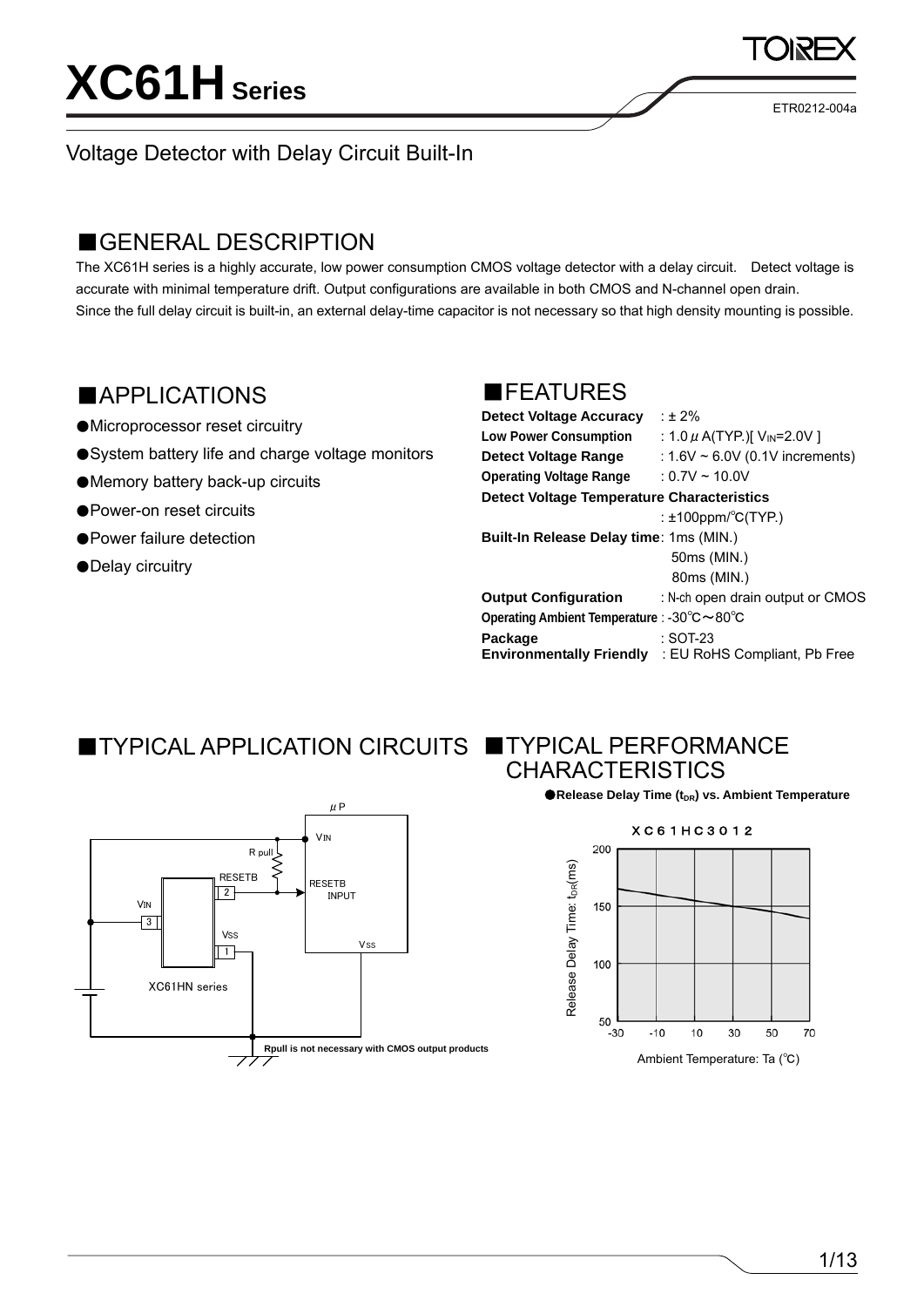# **XC61H Series**

### ■PIN CONFIGURATION



| <b>PIN NUMBER</b> | <b>PIN NAME</b> | <b>FUNCTION</b>      |  |
|-------------------|-----------------|----------------------|--|
| <b>SOT-23</b>     |                 |                      |  |
|                   | Vss             | Ground               |  |
|                   | <b>RESETB</b>   | Output               |  |
|                   | Vın             | Supply Voltage Input |  |

■PIN ASSIGNMENT

## ■PRODUCT CLASSIFICATION

●Ordering Information

#### XC61H①②③④⑤⑥⑦-⑧(\*1)

| <b>DESIGNATOR</b>  | <b>ITEM</b>                       | <b>SYMBOL</b> | <b>DESCRIPTION</b>             |  |
|--------------------|-----------------------------------|---------------|--------------------------------|--|
|                    | <b>Output Configuration</b>       | C             | <b>CMOS</b> output             |  |
| $^\circledR$       |                                   | N             | N-ch open drain output         |  |
| (2)3               | Detect Voltage (V <sub>DF</sub> ) | $16 - 60$     | e.g. 2.5V $\rightarrow$ 22, 35 |  |
| $\circled{4}$      | Release Delay Time                |               | $50ms \sim 200ms$              |  |
|                    |                                   | 4             | $80ms \sim 400ms$              |  |
|                    |                                   | 5             | 1ms $\sim$ 50ms                |  |
| $\circledS$        | Detect Accuracy                   | 2             | $\pm 2.0\%$ <sup>(*2)</sup>    |  |
| $(60) - (8)^{(*)}$ | Package<br>(Oder Unit)            | MR-G          | SOT-23 (3000pcs/Reel)          |  |

(\*1) The "-G" suffix indicates that the products are Halogen and Antimony free as well as being fully RoHS compliant.

(\*2) No parts are available with an accuracy of  $\pm$  1%

### ■BLOCK DIAGRAMS

(1)CMOS output



(2)N-ch open drain output

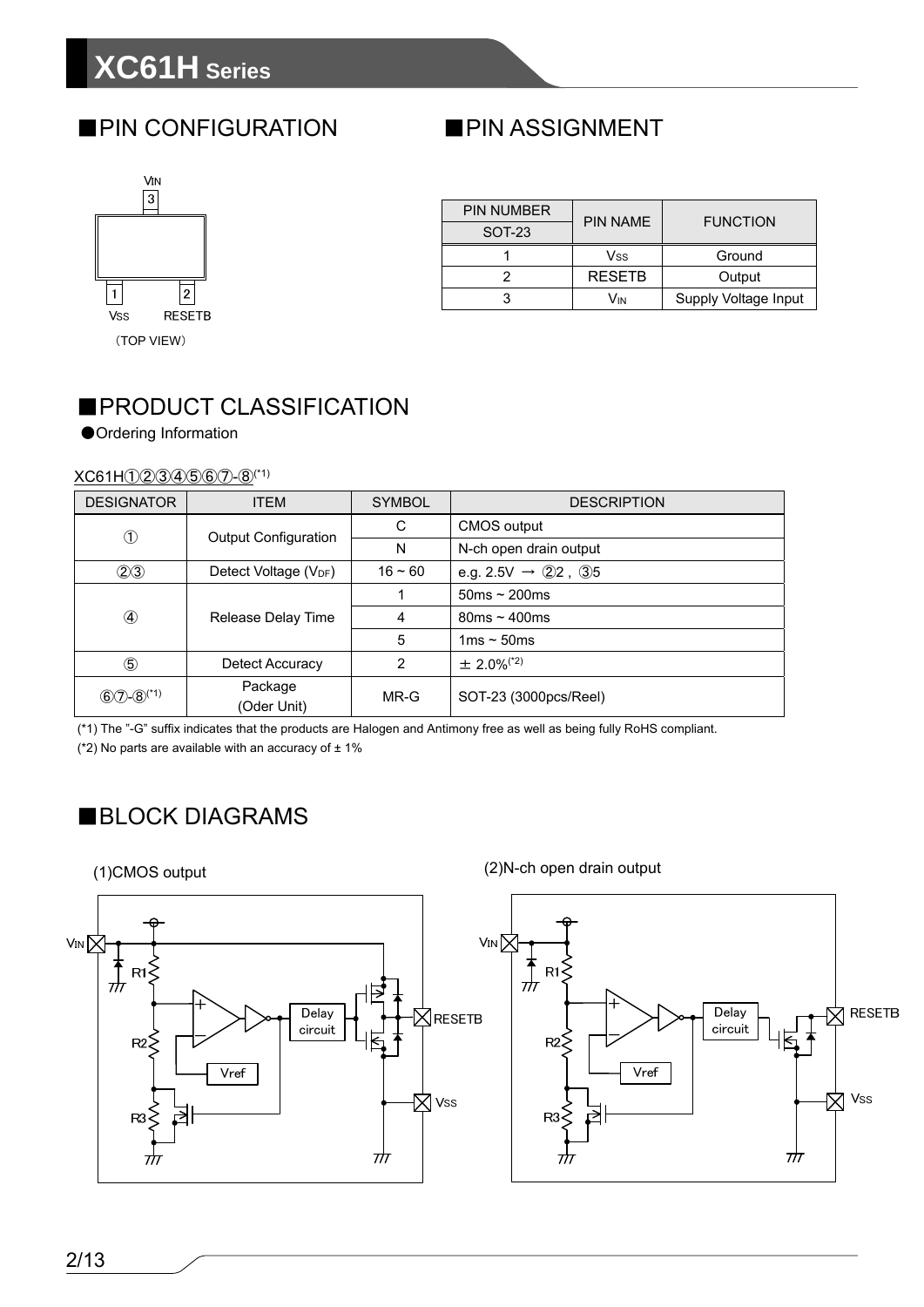### ■ABSOLUTE MAXIMUM RATINGS

|                                    | <b>PARAMETER</b>                     | <b>SYMBOL</b>   | <b>RATINGS</b>                | <b>UNITS</b> |  |
|------------------------------------|--------------------------------------|-----------------|-------------------------------|--------------|--|
|                                    | Input Voltage                        | V <sub>IN</sub> | $V_{SS}$ -0.3 ~ 12.0          | V            |  |
|                                    | <b>Output Current</b>                | <b>I</b> OUT    | 50                            | mA           |  |
| Output Voltage                     | <b>CMOS</b>                          |                 | $V_{SS} - 0.3 - V_{IN} + 0.3$ | v            |  |
|                                    | N-ch open drain output               | VRESETB         | $V$ ss -0.3 ~ 12              |              |  |
| <b>SOT-23</b><br>Power Dissipation |                                      | Pd              | 250                           | mW           |  |
|                                    | <b>Operating Ambient Temperature</b> | Topr            | $-30 \rightarrow +80$         | °C           |  |
|                                    | Storage Temperature                  | Tstg            | $-40 \sim +125$               | °C           |  |

### ■ELECTRICAL CHARACTERISTICS Ta = 25℃

|                                       | <b>PARAMETER</b>                              | <b>SYMBOL</b>                                                            | <b>CONDITIONS</b>                            |                              | MIN.                            | TYP.                            | MAX.                      | <b>UNITS</b>        | <b>CIRCUIT</b> |  |
|---------------------------------------|-----------------------------------------------|--------------------------------------------------------------------------|----------------------------------------------|------------------------------|---------------------------------|---------------------------------|---------------------------|---------------------|----------------|--|
|                                       | Detect Voltage                                | $V_{DF}$                                                                 |                                              |                              | $V_{DF(T)}$<br>x 0.98           | $V_{DF(T)}$                     | $V_{DF(T)}$<br>x 1.02     | $\vee$              | $\circled{1}$  |  |
|                                       | <b>Hysteresis Width</b>                       | <b>VHYS</b>                                                              |                                              |                              | <b>V<sub>DF</sub></b><br>x 0.02 | <b>V<sub>DF</sub></b><br>x 0.05 | V <sub>DF</sub><br>x 0.08 | $\vee$              | $\bigcirc$     |  |
|                                       |                                               |                                                                          |                                              | $V_{IN} = 1.5V$              |                                 | 0.9                             | 2.6                       |                     |                |  |
|                                       |                                               |                                                                          |                                              | $V_{IN} = 2.0V$              | $\frac{1}{2}$                   | 1.0                             | 3.0                       |                     |                |  |
|                                       | Supply Current (*1)                           | <b>Iss</b>                                                               |                                              | $V_{IN} = 3.0V$              | $\overline{\phantom{a}}$        | 1.3                             | 3.4                       | μA                  | $\circled{2}$  |  |
|                                       |                                               |                                                                          |                                              | $V_{IN} = 4.0V$              | $\overline{\phantom{a}}$        | 1.6                             | 3.8                       |                     |                |  |
|                                       |                                               |                                                                          |                                              | $V_{IN} = 5.0V$              | $\overline{a}$                  | 2.0                             | 4.2                       |                     |                |  |
|                                       | <b>Operating Voltage</b>                      | $V_{IN}$                                                                 | $V_{DF} = 1.6 V \sim 6.0 V$                  |                              | 0.7                             | $\overline{\phantom{a}}$        | 10.0                      | $\vee$              | $\circled{1}$  |  |
|                                       |                                               |                                                                          |                                              | $V_{IN} = 1.0V$              | 1.0                             | 2.2                             |                           |                     |                |  |
|                                       |                                               | <b>I</b> OUT                                                             | N-ch, $V_{DS} = 0.5V$                        | $V_{IN} = 2.0V$              | 3.0                             | 7.7                             | $\overline{\phantom{a}}$  |                     |                |  |
|                                       |                                               |                                                                          |                                              | $V_{IN} = 3.0V$              | 5.0                             | 10.1                            |                           | $\circled{3}$<br>mA |                |  |
|                                       | <b>Output Current</b>                         |                                                                          |                                              | $V_{IN} = 4.0V$              | 6.0                             | 11.5                            | $\overline{\phantom{a}}$  |                     |                |  |
|                                       |                                               |                                                                          |                                              | $V_{IN} = 5.0V$              | 7.0                             | 13.0                            | $\overline{\phantom{0}}$  |                     |                |  |
|                                       |                                               |                                                                          | P-ch, V <sub>DS</sub> =2.1V<br>(CMOS Output) | $V_{IN} = 8.0V$              |                                 | $-10.0$                         | $-2.0$                    |                     | $\circled{4}$  |  |
| Leakage                               | <b>CMOS Output</b><br>(Pch)                   | <b>ILEAK</b>                                                             | VIN=VDF X 0.9V, VRESETB=0V                   |                              | $\qquad \qquad -$               | $-0.01$                         |                           | $\mu$ A             | $\circled{3}$  |  |
| Current                               | Nch Open<br>Drain Output                      |                                                                          | VIN=10.0V, VRESETB=10.0V                     |                              | $\overline{\phantom{a}}$        | 0.01                            | 0.1                       |                     |                |  |
|                                       | Detect Voltage<br>Temperature Characteristics | $\Delta$ V <sub>DF</sub> /<br>$(\Delta \text{Topr} \cdot V_{\text{DF}})$ | -30°C≦Topr≦80°C                              |                              | $\overline{\phantom{a}}$        | ±100                            | $\overline{\phantom{a}}$  | ppm/°C              | $\circled{1}$  |  |
| Release Delay Time                    |                                               |                                                                          |                                              |                              | 50                              | $\blacksquare$                  | 200                       | ms                  | $\circledS$    |  |
| ( $VDR \rightarrow RESETB$ inversion) |                                               | t <sub>DR</sub>                                                          |                                              | VIN changes from 0.6V to 10V |                                 | $\overline{a}$                  | 400                       |                     |                |  |
|                                       |                                               |                                                                          |                                              |                              | $\mathbf{1}$                    |                                 | 50                        |                     |                |  |

Ta=25℃

VDF (T) is nominal detect voltage value Release Voltage: VDR = VDF + VHYS

(\*1) The supply current during power-start until output being stable (during release operation) is  $2 \mu$  A greater with comparison to the period after the completion of release operation because of the shoot-through current in delay current.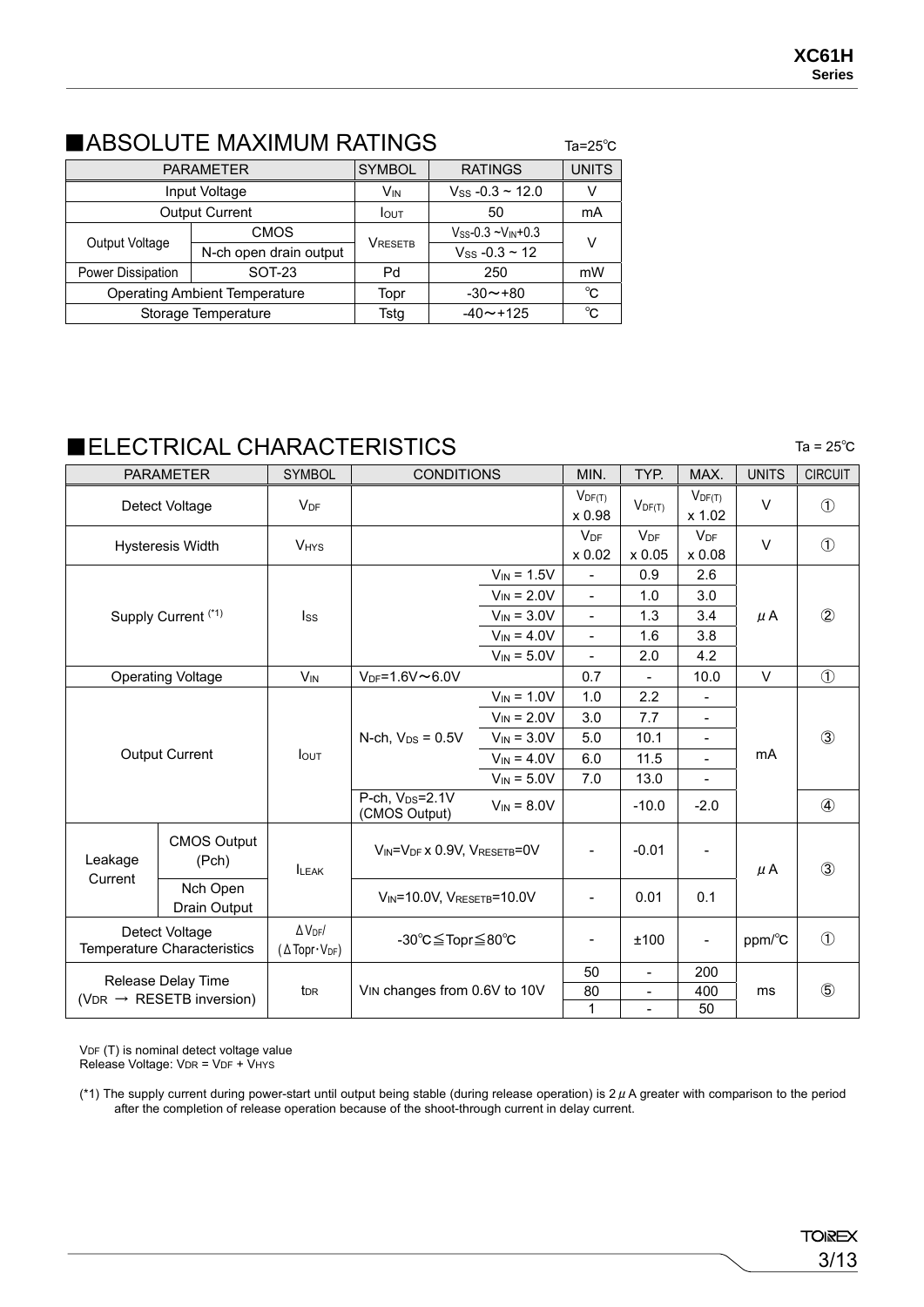### ■OPERATIONAL EXPLANATION

### ●CMOS output

- $\Omega$  An input voltage V<sub>IN</sub> starts higher than the release voltage VDR. Then, V<sub>IN</sub> voltage will gradually fall. When V<sub>IN</sub> voltage is higher than detect voltage VDF, output voltage RESETB is equal to the VIN voltage. \*Note that high impedance exists at RESETB with the N-channel open drain output configuration. If the RESETB pin is pulled up, RESETB will be equal to the pull up voltage.
- ② When VIN falls below VDF, RESETB will be equal to ground voltage VSS level (detect state).
- \* Note that this also applies to N-channel open drain output configurations.
- ③ When VIN falls to a level below that of the minimum operating voltage VMIN, output will become unstable. \*When the output pin is generally pulled up with N-channel open drain output configurations, output will be equal to pull
- up voltage.
- ④ When VIN rises above the VSS level (excepting levels lower than minimum operating voltage), RESETB will be equal to Vss until VIN reaches the VDR level.
- ⑤ Although VIN will rise to a level higher than VDR, RESETB maintains ground voltage level via the delay circuit.
- ⑥ After taking a release delay time, VIN voltage will be output at the RESETB pin. \*High impedance exists with the N-channel open drain output configuration and that voltage will be dependent on pull up.

#### Notes:

- 1. The difference between VDR and VDF represents the hysteresis width.
- 2. Release delay time  $(t_{DR})$  represents the time it takes until when VIN voltage appears at RESETB pin once the input voltage has exceeded the VDR level.

●Timing Chart

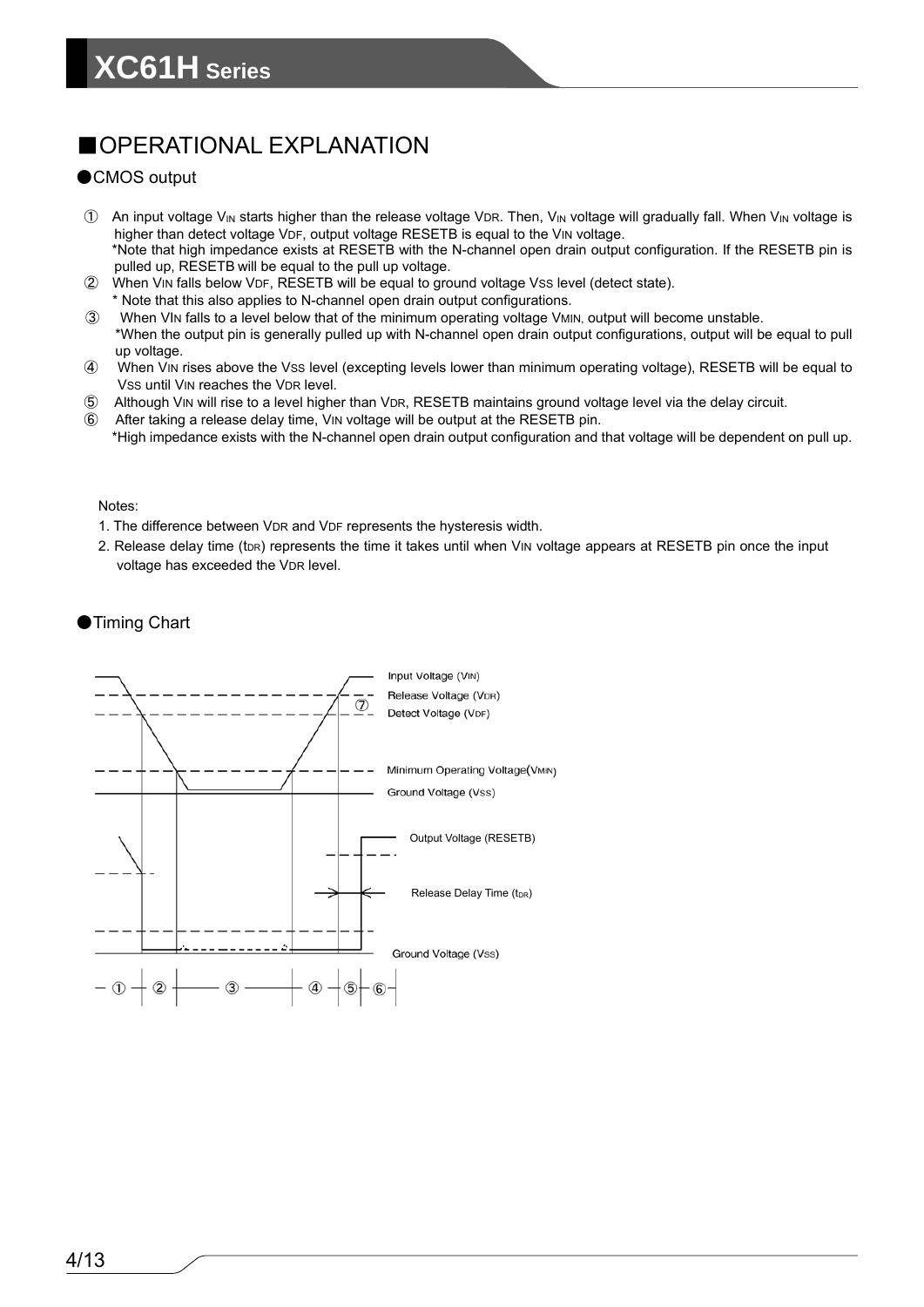### ■NOTES ON USE

- 1. Please use this IC within the stated maximum ratings. For temporary, transitional voltage drop or voltage rising phenomenon, the IC is liable to malfunction should the ratings be exceeded.
- 2. When a resistor is connected between the  $V_{\text{IN}}$  pin and the power supply with CMOS output configurations, irregular oscillation may occur as a result of voltage drops at R<sub>IN</sub> if load current ( $I_{\text{OUT}}$ ) exists. It is therefore recommend that no resistor be added. (refer to Figure 1 below)
- 3. When a resistor  $(R_{\text{IN}})$  is connected between the  $V_{\text{IN}}$  pin and the power supply with CMOS output configurations, irrespective of N-ch open drain output configurations, oscillation may occur as a result of shoot-through current at the time of voltage release even if load current ( $I_{\text{OUT}}$ ) does not exist. (refer to Figure 2 below)
- 4. If a resistor (R<sub>IN</sub>) must be used, then please use with as small a level of input impedance as possible in order to control the occurrences of oscillation as described above. Further, please ensure that R<sub>IN</sub> is less than 10kΩ and that C<sub>IN</sub> is more than 0.1  $\mu$ F, please test with the actual device. However, N-ch open drain output only. (Figure 1).
- 5. With a resistor RIN connected between the V<sub>IN</sub> pin and the power supply, the V<sub>IN</sub> pin voltage will be getting lower than the power supply voltage as a result of the IC's supply current flowing through the V<sub>IN</sub> pin.
- 6. Depending on circuit's operation, release delay time of this IC can be widely changed due to upper limits or lower limits of operational ambient temperature.
- 7. Torex places an importance on improving our products and its reliability.
- However, by any possibility, we would request user fail-safe design and post-aging treatment on system or equipment.

#### **Olrregular Oscillations**

(1) Irregular oscillation as a result of load current with the CMOS output configuration:

 When the voltage applied at power supply, release operations commence and the detector's output voltage increases. Load current ( $I_{\text{OUT}}$ ) will flow through R<sub>L</sub>. Because a voltage drop (R<sub>IN</sub> x  $I_{\text{OUT}}$ ) is produced at the R<sub>IN</sub> resistor, located between the power supply and the V<sub>IN</sub> pin, the load current will flow via the IC's VIN pin. The voltage drop will also lead to a fall in the voltage level at the V<sub>IN</sub> pin. When the V<sub>IN</sub> pin voltage level falls below the detect voltage level, detect operations will commence. Following detect operations, load current flow will cease and since voltage drop at  $R_{IN}$  will disappear, the voltage level at the  $V_{IN}$  pin will rise and release operations will begin over again. Irregular oscillation may occur with this "release - detect - release" repetition.

Further, this condition will also appear via means of a similar mechanism during detect operations.

(2) Irregular oscillation as a result of shoot-through current:

 Since the XC61H series are CMOS ICS, shoot-through current will flow when the IC's internal circuit switching operates (during release and detect operations). Consequently, irregular oscillation is liable to occur during release voltage operations as a result of output current which is influenced by this shoot-through current (Figure 3). Since hysteresis exists during detect operations, irregular oscillation is unlikely to occur.



Figure 1. Use of input resistor RIN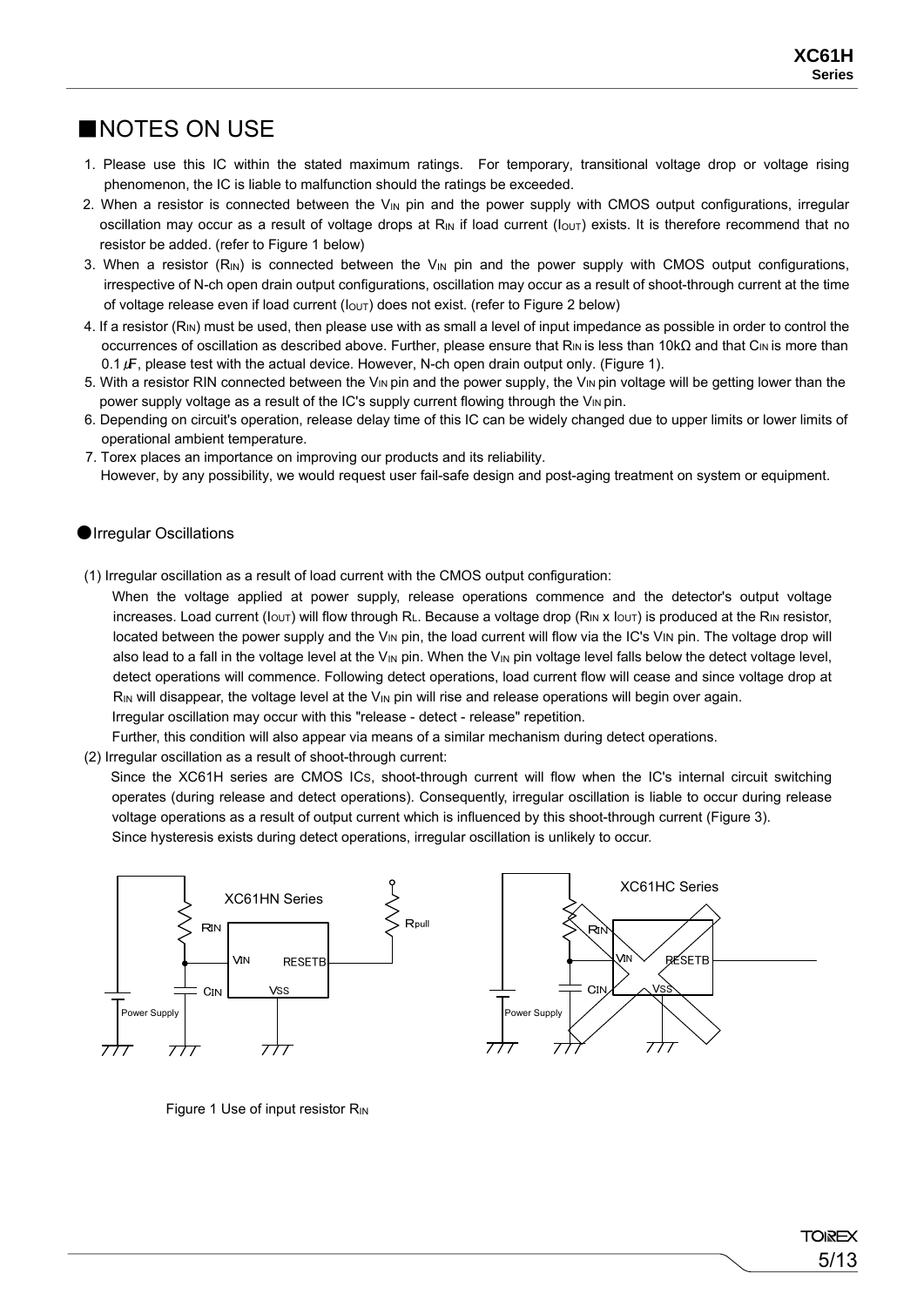### ■NOTES ON USE (Continued)

●Irregular Oscillations (Continued)







Figure 3 Irregular Oscillation by shoot-through current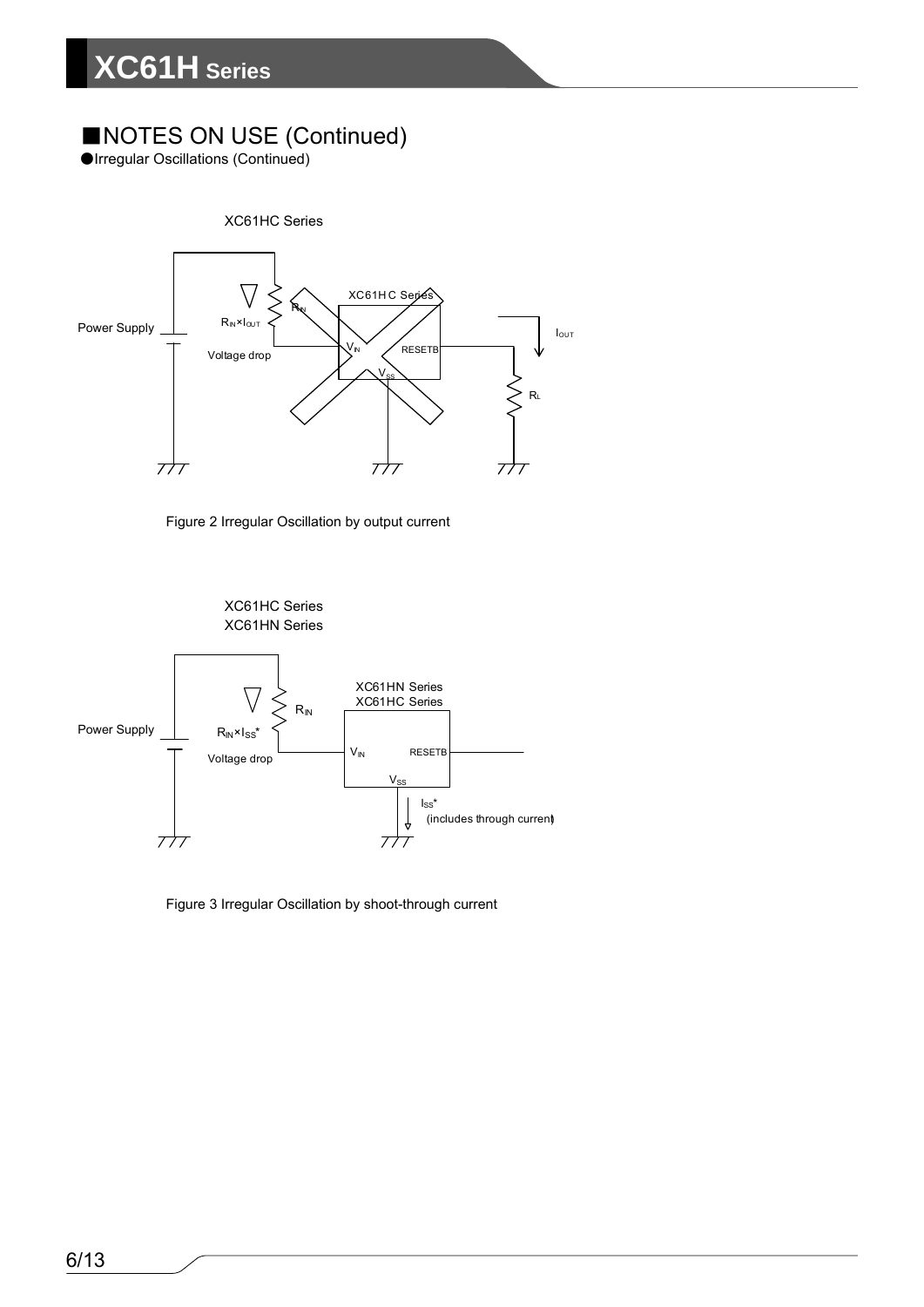### ■TEST CIRCUITS







●Circuit **⑤** 



\*R is not necessary with CMOS output products.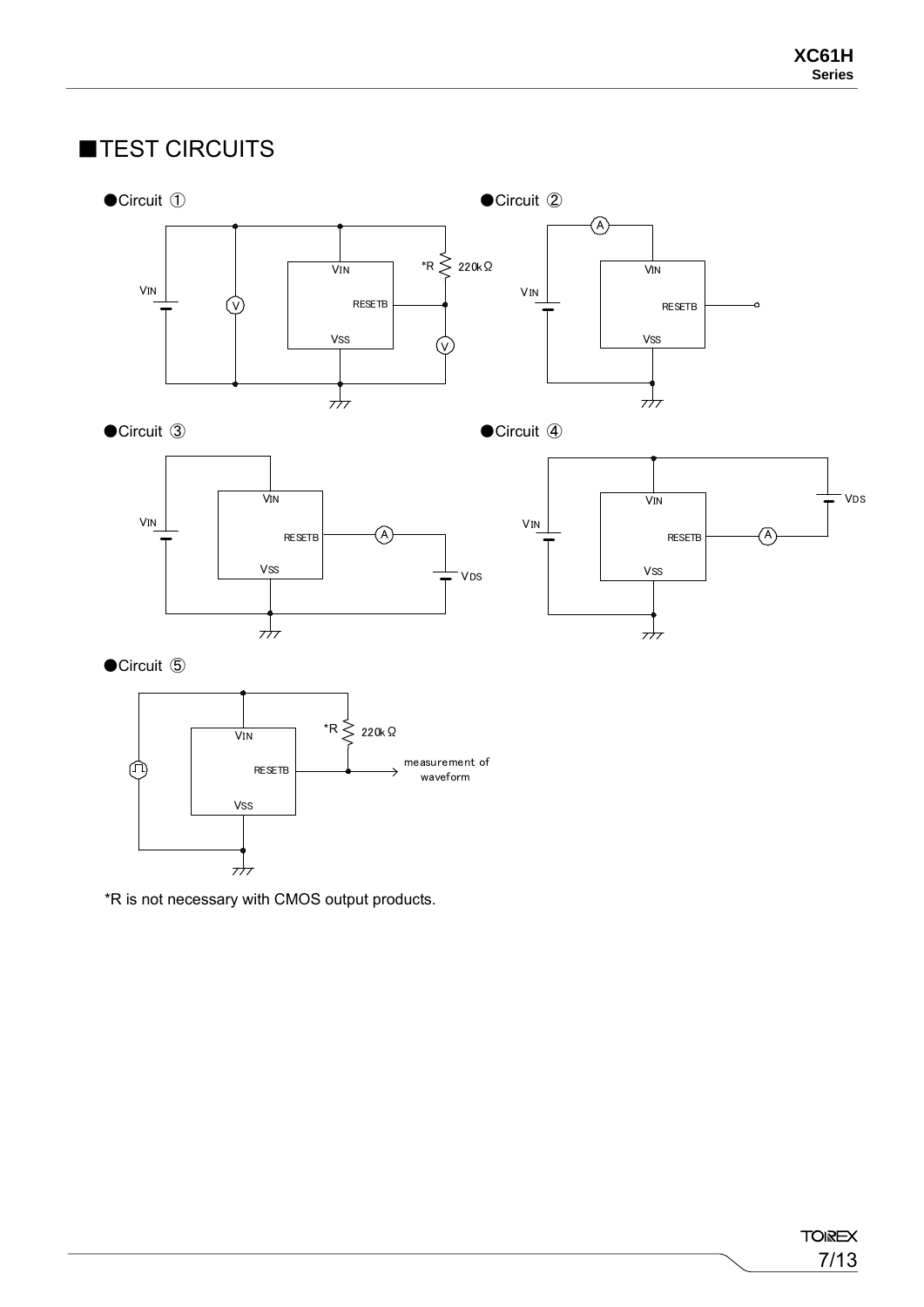### **TYPICAL PERFORMANCE CHARACTERISTICS**







5

 $\Omega$ 

 $0.0$ 

 $0.5$ 

 $1.0$ 

 $1.5$ 

 $VDS(V)$ 

 $2.0$ 

 $2.5$ 





200

 $\mathbf 0$ 

 $\mathsf{o}\xspace$ 

 $0.2$ 

 $0.4$ 

 $VDS(V)$ 

 $0.6$ 

 $0.8$ 

 $1.0$ 

 $\mathbf{3}$ 

 $\Omega$ 

 $0.0$ 

 $0.5$ 

 $1.0$ 

VDS (V)

 $1.5$ 

 $2.0$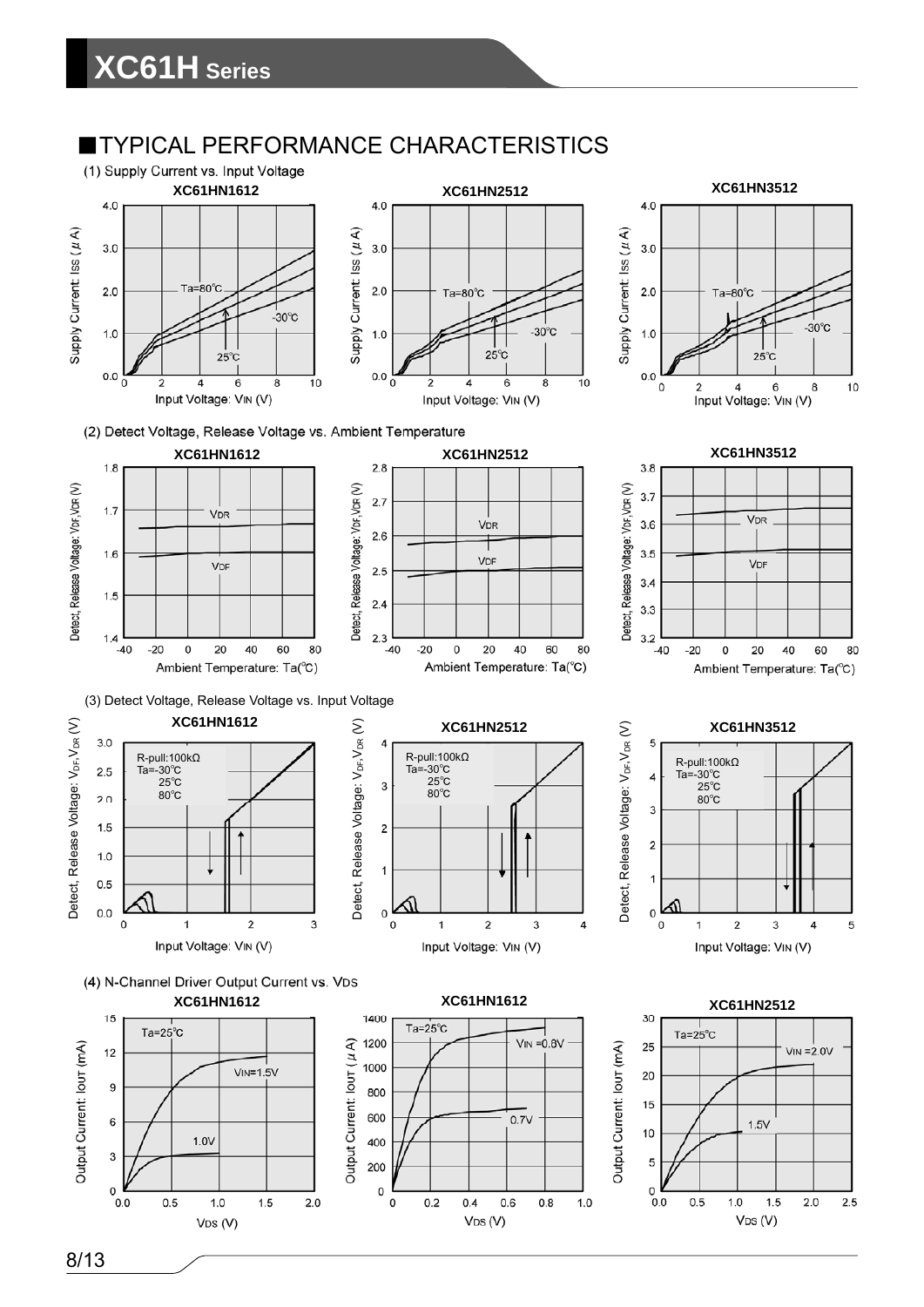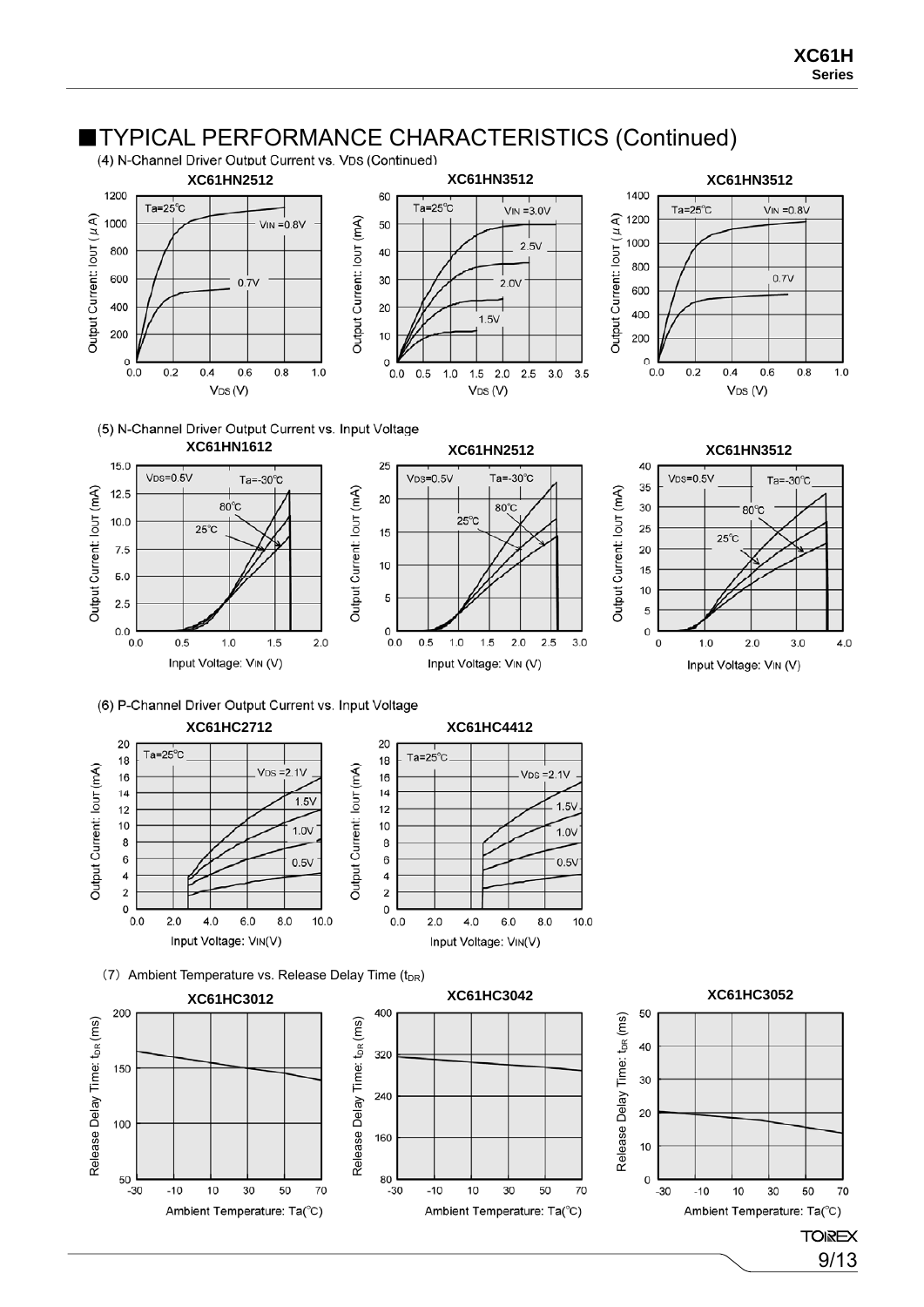### ■TYPICAL PERFORMANCE CHARACTERISTICS (Continued)

(8) Input Voltage vs. Release Delay Time  $(t_{DR})$ 

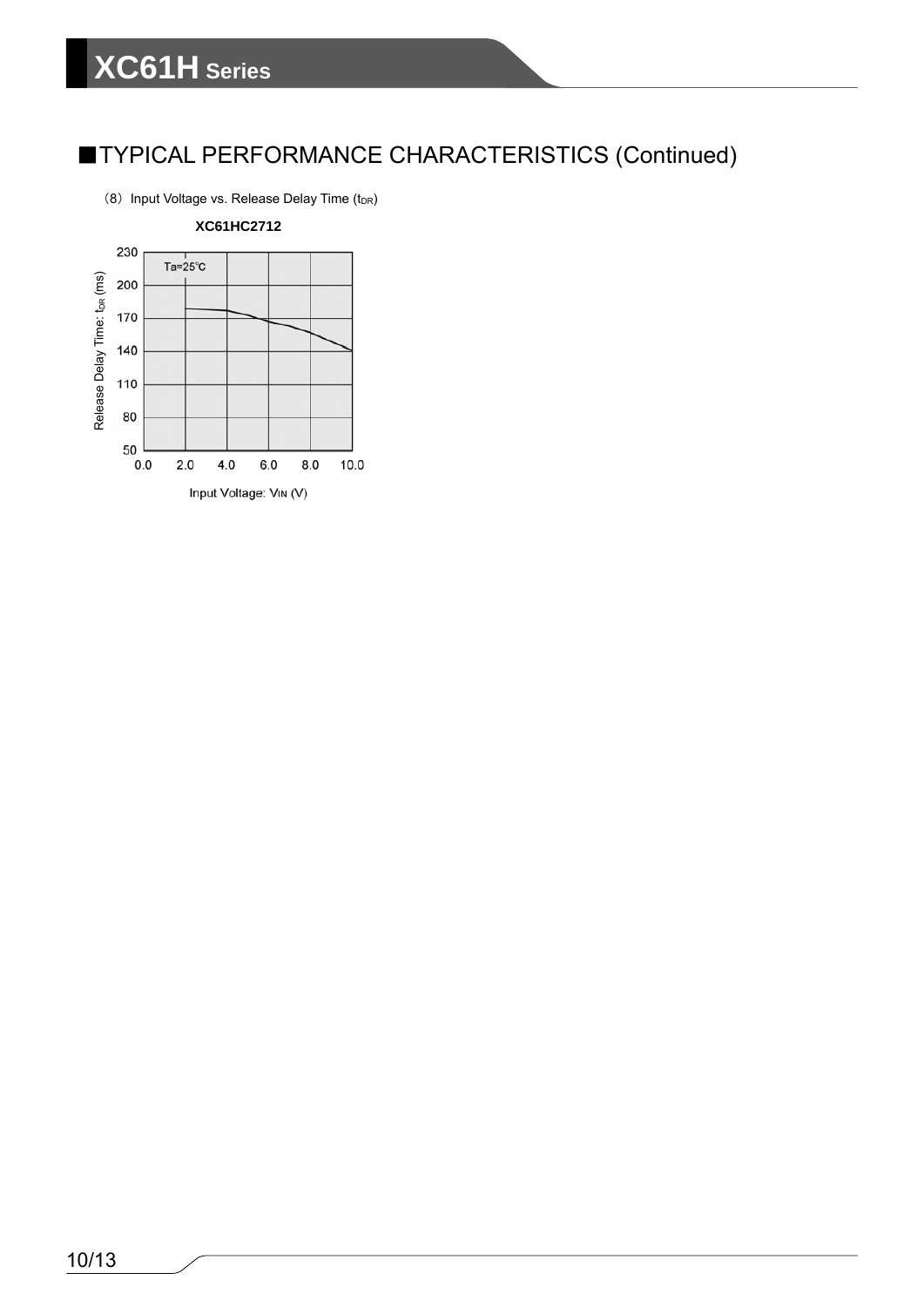11/13

**TOIREX** 

### ■PACKAGING INFORMATION

 $\bullet$ SOT-23

 $(unit:mm)$ 



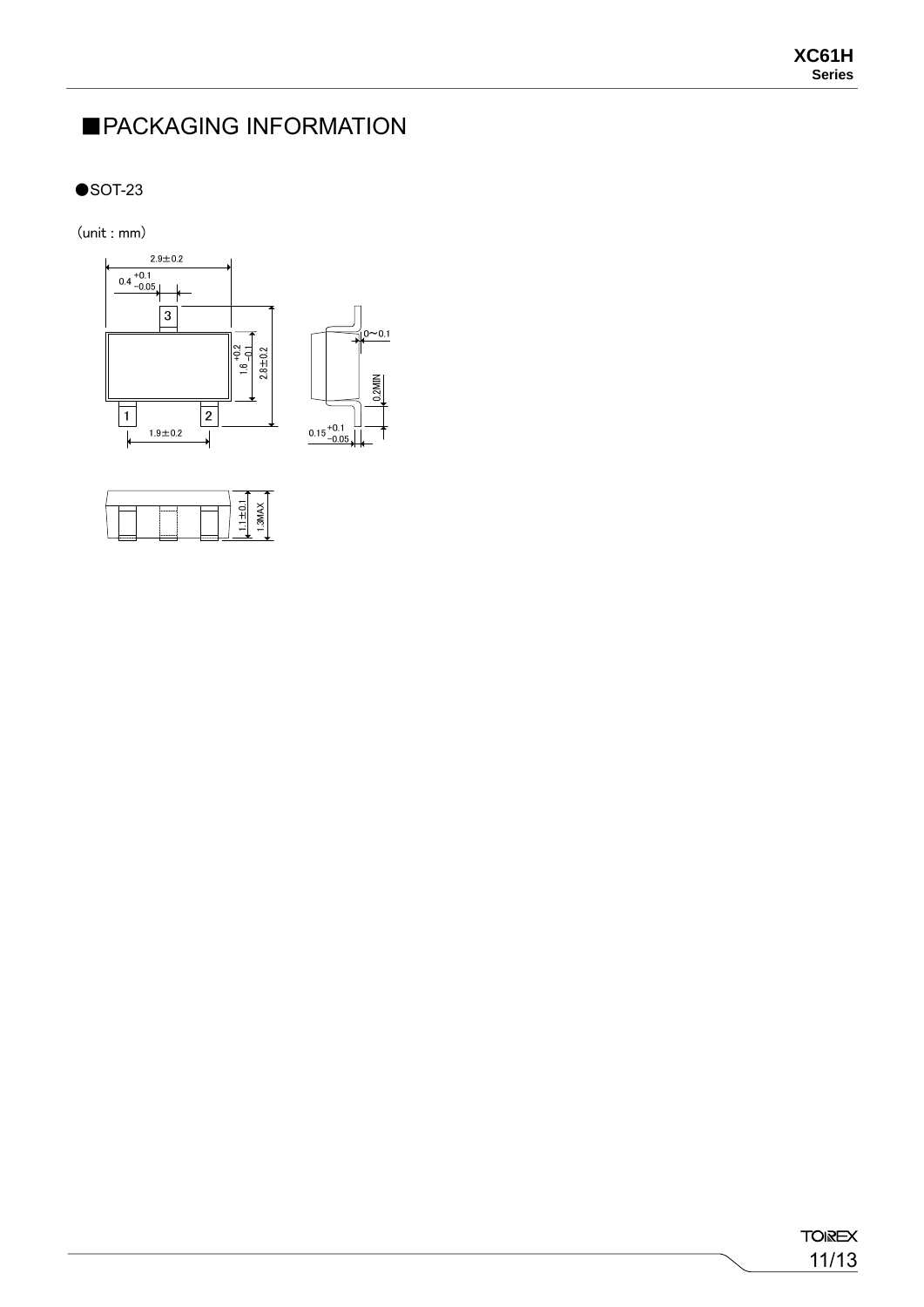# **XC61H Series**

### ■MARKING RULE

 $\bullet$ SOT-23



① represents product series

| <b>PRODUCTS SERIES</b> |
|------------------------|
| XC61H********-G        |

2 standard: represents output configuration and integer number of detect voltage

| <b>MARK</b> | <b>VOLTAGE</b><br>V) |
|-------------|----------------------|
| А           | 1. X                 |
| B           | $2 \times$           |
| C           | 3. X                 |
| D           | 4. X                 |
| F           | 5. X                 |
|             | 6. X                 |

CMOS output (XC61HC series) N-channel open drain (XC61HN series)

| <b>ARK</b> | <b>VOLTAGE</b> | <b>MARK</b> | <b>VOLTAGE</b> |
|------------|----------------|-------------|----------------|
| А          | 1. X           |             | 1. X           |
| В          | 2. X           | R           | 2. X           |
| C          | 3. X           | ς           | 3. X           |
| D          | 4. X           |             | 4. X           |
| E          | 5. X           |             | 5. X           |
| F          | 6. X           |             | 6. X           |

③ represents decimal number of detect voltage and delay time.

| <b>DETECT</b>  | <b>MARK</b>       |                    |                   |  |  |
|----------------|-------------------|--------------------|-------------------|--|--|
| <b>VOLTAGE</b> | <b>DELAY TIME</b> | <b>DELAY TIME</b>  | <b>DELAY TIME</b> |  |  |
| (V)            | $50ms \sim 200ms$ | 80 $ms \sim 400ms$ | 1ms $\sim$ 50ms   |  |  |
|                | (XC61H***1***-G)  | (XC61H***4***-G)   | (XC61H***5***-G)  |  |  |
| X.0            | $\Omega$          | A                  | N                 |  |  |
| X.1            |                   | B                  | P                 |  |  |
| X.2            | 2                 | C                  | R                 |  |  |
| X.3            | 3                 | D                  | S                 |  |  |
| X.4            | 4                 | E                  | T                 |  |  |
| X.5            | 5                 | F                  | U                 |  |  |
| X.6            | 6                 | H                  | $\vee$            |  |  |
| X.7            | 7                 | K                  | X                 |  |  |
| X.8            | 8                 |                    | Y                 |  |  |
| X.9            | 9                 | M                  | Z                 |  |  |

④ represents production lot number 0 to 9, A to Z or inverted characters of 0 to 9, A to Z repeated. (G, I, J, O, Q,W excluded)